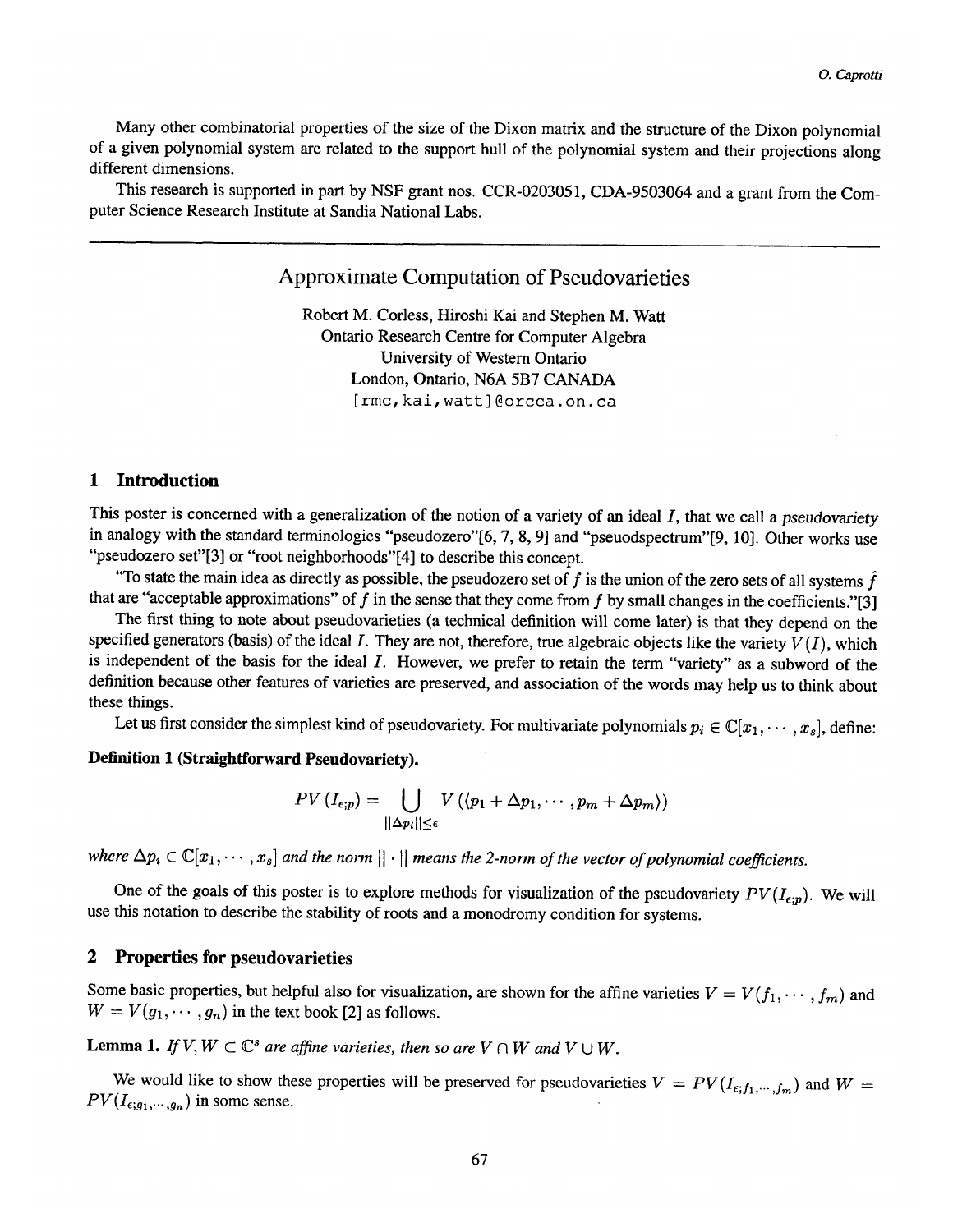### Lemma 2.

- If  $V, W \subset \mathbb{C}^s$  are pseudovarieties w.r.t.  $\epsilon$ , then so is  $V \cap W$ .
- If unit polynomials  $||f_i|| = 1, ||g_i|| = 1$  are assumed, then  $V \cup W$  is a subset of a pseudovariety w.r.t.  $\sqrt{2\pi} \epsilon$ .

*Proof.* We claim that

$$
V\cap W=PV(I_{\epsilon;f_1,\cdots,f_m,g_1,\cdots,g_n})
$$

$$
V\cup W\subset PV(I_{\sqrt{2\pi}\epsilon;f_ig_j:1\leq i\leq m,1\leq j\leq n}).
$$

The first equality is trivial to prove, since the coefficients of each polynomials are perturbating independently. The second one is proved as follows.

If  $(a_1,\dots, a_s) \in V$ , then, at least, one of the neighborhoods  $\tilde{f}_i, 1 \leq i \leq m$  must vanish at this point, which implies that all of the  $\tilde{f}_i g_j$  for  $1 \leq j \leq n$  also vanish at  $(a_1, \dots, a_s)$ . By the way,

$$
\begin{array}{rcl} ||fg||_2^2 &=& \frac{1}{2\pi} \int_0^{2\pi} f(z) \overline{f(z)} \cdot g(z) \overline{g(z)} dz \\ &\leq & \left[ \frac{1}{2\pi} \int_0^{2\pi} f(z) \overline{f(z)} dz \right] \cdot \left[ \int_0^{2\pi} g(z) \overline{g(z)} dz \right] \\ &=& 2\pi \cdot ||f||^2 \cdot ||g||^2. \end{array}
$$

Therefore,

$$
||\tilde{f}_i g_j - f_i g_j|| \leq \sqrt{2\pi} \cdot ||\tilde{f}_i - f_i|| \cdot ||g_j|| = \sqrt{2\pi} \epsilon.
$$

Thus,  $V \subset PV(I_{\sqrt{2\pi}\epsilon;f_ig_j:1\leq i\leq m,1\leq j\leq n})$ , and  $W \subset PV(I_{\sqrt{2\pi}\epsilon;f_ig_j:1\leq i\leq m,1\leq j\leq n})$  follows similarly. This proves that  $V \cup W \subset PV(I_{\sqrt{2\pi}\epsilon; f_i g_j:1 \leq i \leq m,1 \leq j \leq n}).$  $\Box$ 

The first property about  $V \cap W$  may give a solution for visualization of pseudovarieties of overdetermined system, i.e.  $m > s$ .

### **3 Pseudozero**

A useful theorem for the problem is known as a pseudozero criterion for systems of multivariate polynomials. This has been described by Stetter in [8]. We would like to give a brief explanation for the 2-norm case, and then we will show later how it works for visualization of pseudovarieties.

A polynomial in s variables with support  $J \subset \mathbb{N}_0^s$  may be written as  $p(x) = \sum_{j \in J} a_j x^j \in \mathbb{C}[x_1, \dots, x_s]$ . The tolerance associated with p is defined by a nonnegative vector  $e \in \mathbb{R}^{|J|}$  whose components  $e_j \geq 0$  correspond to the coefficients  $a_j, j \in J$ . Let

$$
J' := \{j \in J : e_j > 0\} \neq \emptyset, \text{ and } |J'| \leq |J|,
$$

then the following defines the concept of e-neighborhood.

**Definition 2** (e-neighborhood). *The e-neighborhood N (p, e) of the polynomial p with tolerance e consists of those polynomials*  $\tilde{p} \in \mathbb{C}[x_1, \cdots, x_s], \tilde{p}(x) = \sum \tilde{a}_i x^j$ , which satisfy

$$
||(\cdots,\frac{|\tilde{a}_j-a_j|}{e_j},\cdots)|| \le 1,
$$
\n(1)

*for*  $\tilde{a}_j = 0$ ,  $j \notin J$  and  $\tilde{a}_j = a_j$ ,  $j \in J\backslash J'$ .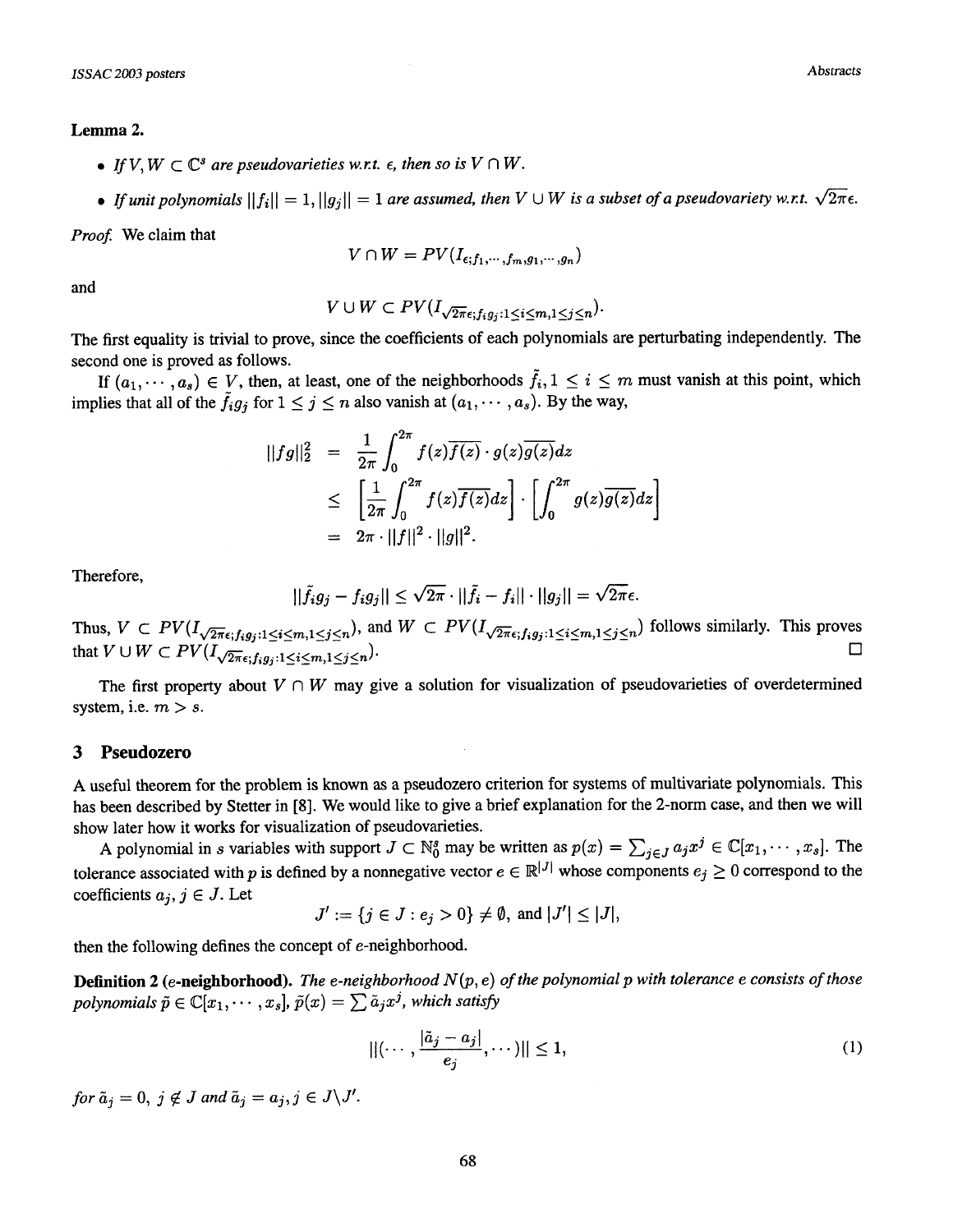**Using the definition, the pseudovariety may be described as follows.** 

$$
PV\left(I_{e;p}\right) = \bigcup_{p_i + \Delta p_i \in N(p_i,e_i)} V\left(\langle p_1 + \Delta p_1, \cdots, p_m + \Delta p_m \rangle\right) \tag{2}
$$

If  $z \in PV(I_{e;p})$ , then z is called a *pseudozero* of a system. A pseudozero criterion is described as follows.

**Theorem 1 (Pseudozero criterion).**  $z \in \mathbb{C}^s$  is in  $PV(I_{e;p})$  if and only if

$$
|p_i(z)| \leq \left\| \left( \begin{array}{c} \vdots \\ e_j|z|^j \\ \vdots \end{array} \right) \right\|, \text{ for } i = 1, \cdots, m.
$$

The theorem can be proved by using the Hölder inequality.

#### $\boldsymbol{4}$ **4 Method for visualization**

The method we use to visualize a pseudovariety for the case  $m = s$  is to find an algebraic characterization of **the boundary of the pseudovariety, that we then display by a numerical parameterization. That is, we find some points on the pseudovariety by a method such as Newton's method, and then use numerical parameterization (i.e. solving a differential equation numerically) with these as initial points. Figures 1, 2, and 3 show projections of these parameterizations for the example** 

$$
x^2 + y^2 - 1 = 0, \ \ 25xy - 12 = 0 \ .
$$

**We see from these figures that the isolated roots of the original system can merge to a double root if the perturbation**  is as large as  $\epsilon = 0.05$ .



Figure 1:  $\epsilon = 0.001$ 



Figure 2:  $\epsilon = 0.01$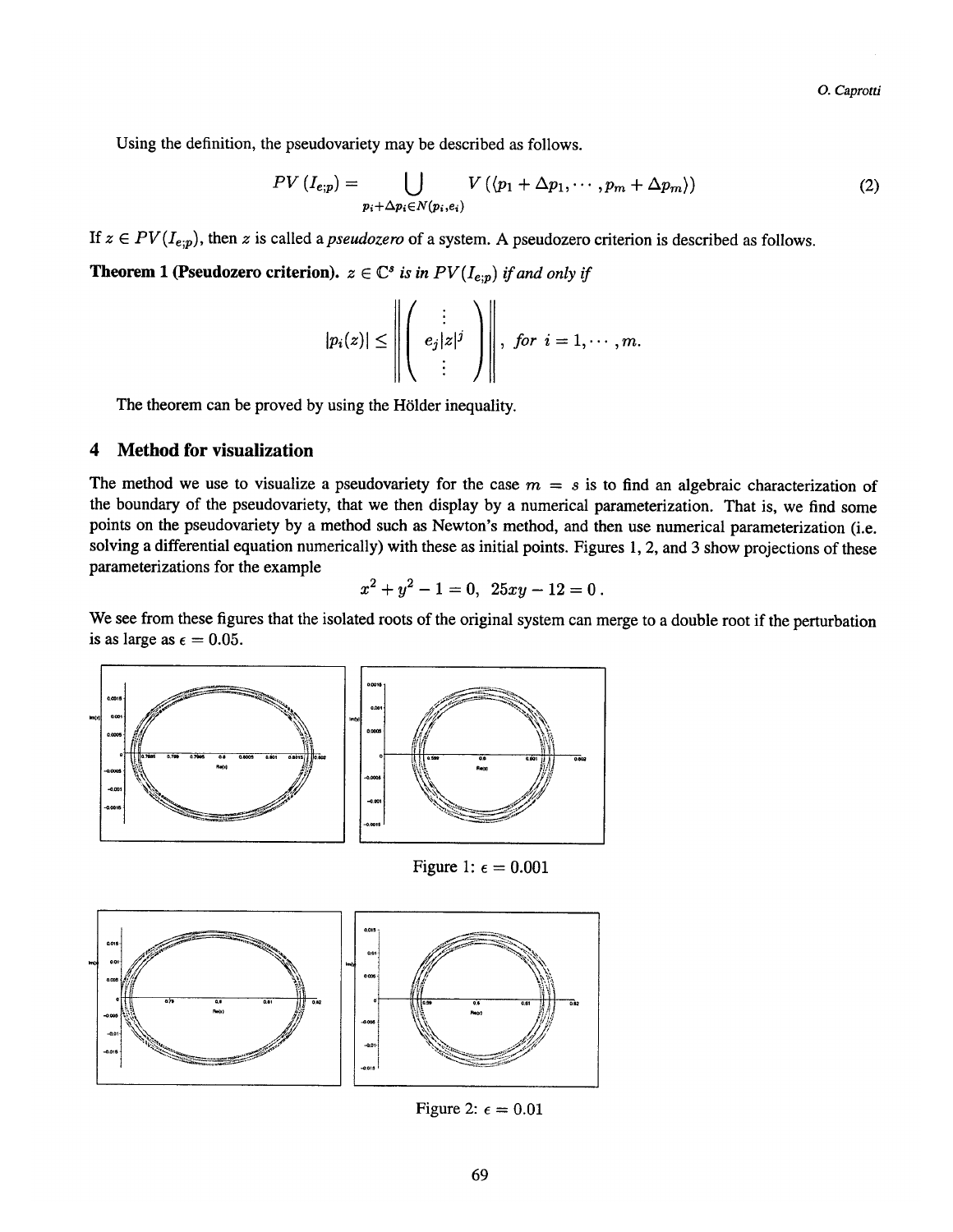

Figure 3:  $\epsilon = 0.05$ 

### 5 Stability of roots

The condition number for a zero of systems of polynomials was defined in [5] by using linearization. It should be a useful tool for small enough perturbations. Here we would like to show stability of roots from our point of view by using our visualization tools.

If all pseudozeros in  $PV(I_{e,p})$  are isolated, e.g. Figure 1 and Figure 2, the conditioning of roots may be defined as

$$
\max_{t_1,\cdots,t_s}\{|x_1(t_1,\cdots,t_s)-x_1^0|,\cdots,|x_s(t_1,\cdots,t_s)-x_s^0|\}\qquad \qquad (3)
$$

where  $(x_1^0, \dots, x_s^0)$  is a root of original system  $p_1, \dots, p_s$ . (min also taken, to ensure roots correspond) This may be directly obtained from the solution of the boundaries  $x_1(t_1,\dots, t_s), \dots, x_s(t_1,\dots, t_s)$ .

For example, about the example in the section 3, the maximum perturbation of roots is bounded by

$$
\max\{|x - x^0|, |y - y^0|\} = 0.001881 \quad \text{for } \epsilon = 0.001
$$
  

$$
\max\{|x - x^0|, |y - y^0|\} = 0.020089 \quad \text{for } \epsilon = 0.01
$$

### **6 Monodromy**

The role monodromy plays here will be explained more fully in the poster. We observed, e.g. in Figure 3, that  $\epsilon$ may change the monodromy group[1]. This asks for the sizes and values of  $\epsilon$  and coefficients of  $\Delta p_i$  such that roots interchange. We may find these values as follows.

$$
\text{minimize } ||\Delta p_1||^2 + \cdots + ||\Delta p_s||^2
$$

subject to

$$
p_i + \Delta p_i = 0, \ i = 1, \cdots, s,
$$

$$
\det(J(p_1 + \Delta p_1, \cdots, p_s + \Delta p_s)) = 0.
$$

where J is the Jacobian matrix w.r.t. polynomials  $p_1 + \Delta p_1, \dots, p_s + \Delta p_s$ . We may solve this problem by practical methods of optimization, e.g. Lagrange multipliers.

### **7 Conclusion**

We described about pseudovarieties for systems of polynomials on the following issues :

- A method for visualizing low-dimensional projections of pseudovarieties,
- Understanding stability of roots of nearby systems of polynomials,
- Decide if nearby systems have multiple roots with respect to  $\epsilon$ .